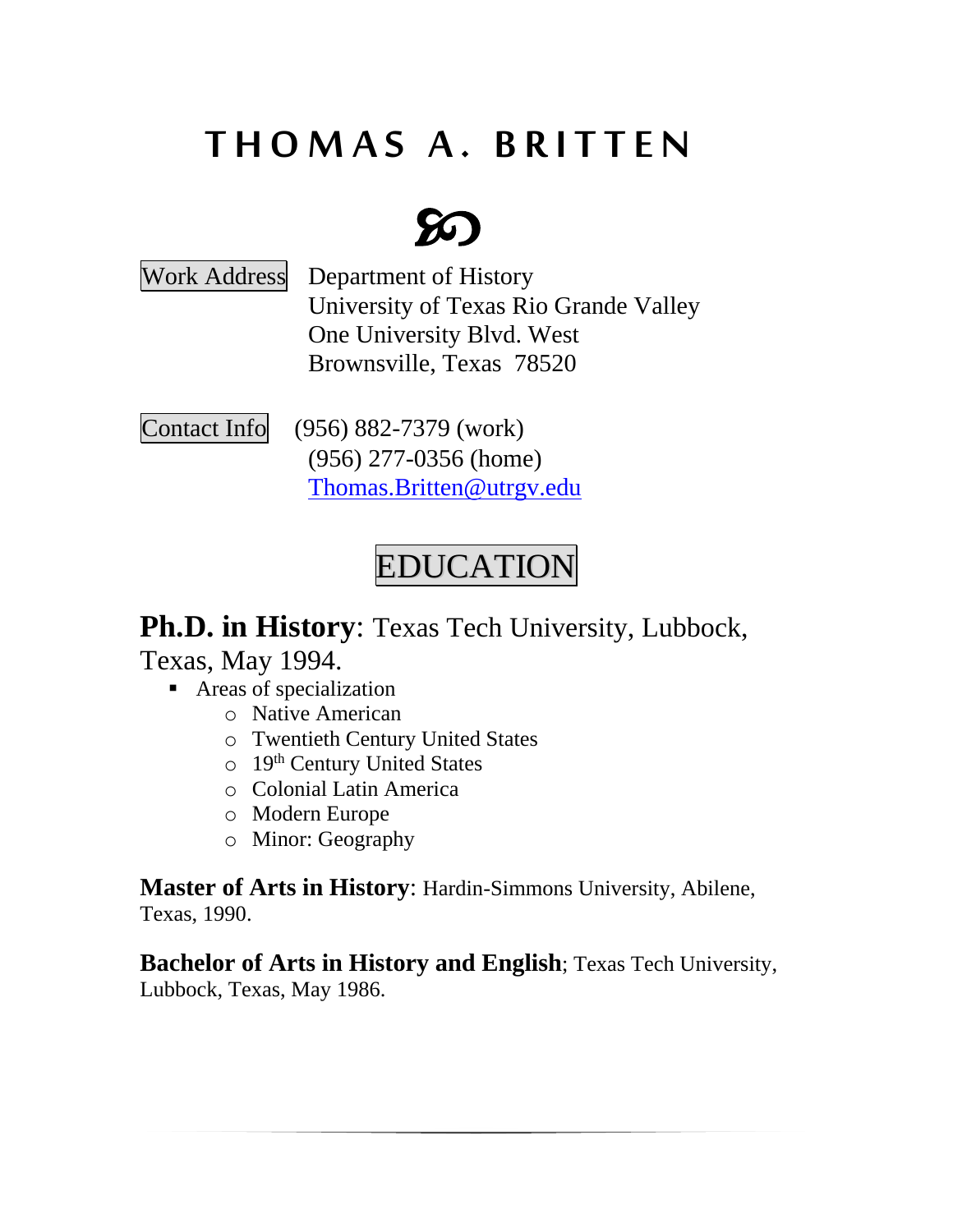# EXPERIENCE

(Academic)

### **Fall 2015-present: Professor of History, University of Texas Rio Grande Valley** Received promotion to full professor in Fall 2015

**Fall 2003**-August 2015: Associate Professor of History, University of Texas at Brownsville,

Brownsville, Texas. (received tenure in Fall 2009)

- Classes Taught
	- o U.S. History Survey I and II
	- o U.S. History Survey I (online)
	- o The Historian's Craft
	- o Native American History
	- o Diplomatic History
	- $\circ$  19<sup>th</sup> Century Europe
	- o The Era of Sectional Conflict
	- o Formative Period in US History
	- o US History Senior Seminar
	- o Graduate Seminar in U.S. History---The Market Revolution
	- o Graduate Seminar in U.S. History---Antebellum Reform
	- o Graduate Seminar in U.S. History---Jefferson and Jackson
	- o Graduate Seminar in World History---World Revolutions
	- o Graduate Seminar in U.S. History---The Gilded Age
	- o Graduate Seminar in U.S. History---Wars in U.S. History

August 1998 to May 1999**:** Assistant Professor of History, Arkansas Tech University, Russellville, Arkansas.

- Classes Taught
	- o U.S. History Survey I and II
	- o U.S. Economic History
	- o Latin American History
	- o Senior Seminar

September 1994 to July 1998**:** Assistant Professor of History, Briar Cliff College, Sioux City, Iowa.

- Classes Taught
	- o U.S. History Survey I and II
	- o History of American Peace Movements
	- o Native American History
	- o History of the American West
	- o Senior Seminar in U.S. History
	- o Liberal Arts Seminar

January 1991 to May 1994: Instructor of American history, Texas Tech University.

Archival assistant, Southwest Collection, Lubbock, Texas, June 1991-June 1992.

2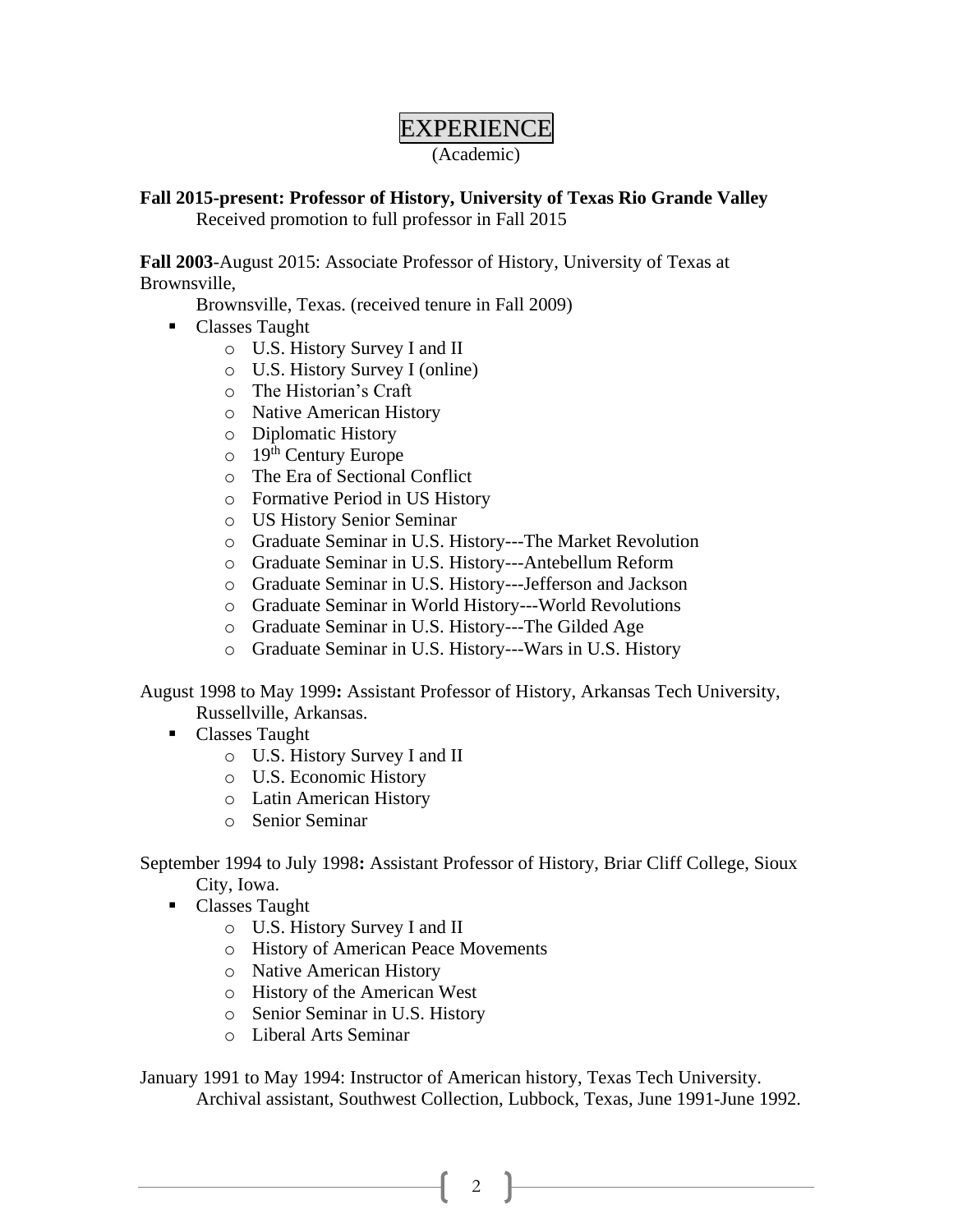September 1987 to May 1990: High school history teacher at Abilene High School, Abilene Texas. Responsible for teaching courses in American and World History.

September 1986 to May 1987: High school history teacher at Dallas South Oak Cliff High School, Dallas, Texas. Responsible for teaching courses in American history and Economics.

# EXPERIENCE

(non-academic)

June 1999-June 2003**:** Director of Internet Operations, Britten Media, Inc. (a national manufacturer of banners and signs).

# AWARDS

# **Houston Endowed Chair for Civic Engagement (2012-2015)**

**Nominee, CASE Professor of the Year (2012)**

**N.S.O.D. Excellence Award, 2010, 2011 UTB-TSC.**

**TOMFRA Best Book Award for The Lipan Apaches, 2010.**

**Kate Broocks Bates Award for Historical Research, 2011**

*Nominee***, Chancellor's Excellence in Teaching Award**, UTB-TSC, 2005, 2007, 2009.

### **Herbert Hoover Scholar**, 1996.

(recipient of grant to conduct research at the Hoover Presidential Library in West Branch, Iowa. Resulted in publication of article in *The Historian*)

**Best Paper**, Professional Category, 28th Annual Dakota History Conference, 1996.

**Outstanding Graduate Student Award**, 1994, Texas Tech University.

**Virginia Balch History Scholarship,** 1994, Texas Tech University.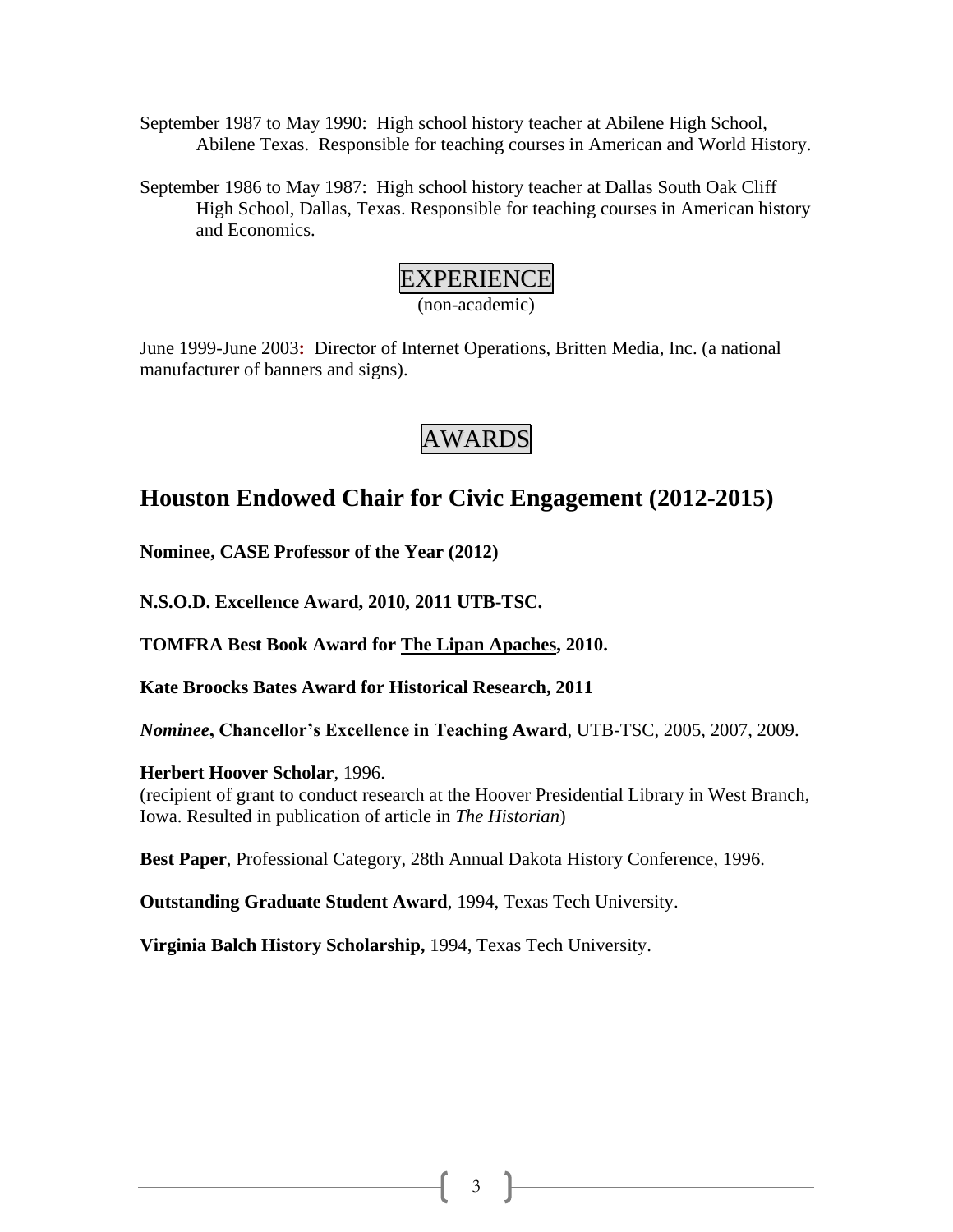## PUBLICATIONS

## **Books**

- American Indians in World War One: At War and at Home (Albuquerque: University of New Mexico Press, 1997).
- A Brief History of the Seminole-Negro Indian Scouts (Lewiston, NY: Edwin Mellon Press, 1999).
- The Lipan Apaches: People of Wind and Lightning. (Albuquerque: University of New Mexico Press, 2009.
- The National Council on Indian Opportunity: Quite Champion of Self-Determination (Albuquerque: University of New Mexico Press, 2014).

## *Peer Reviewed Articles/ Book Chapters/ Encyclopedia Entries*

- "The Dismissal of the Seminole-Negro Indian Scouts, 1880-1914," Fort Concho and South Plains Journal 24 (Autumn 1992): 55-77.
- "The Seminole-Negro Indian Scouts in the Big Bend," Journal of Big Bend Studies 5 (January 1993): 69-77.
- "Changing Land Uses in Carson County: A Microcosm of the Panhandle Experience," Panhandle-Plains Historical Review 66 (1993): 53-72.
- "Jim Crow, the Cold War and the Northern Plains: The John Rice Incident in Historical Perspective," Papers of the Twenty-Eighth Annual Dakota History Conference (May 30-June 1 1996): 108-123.

"The Seminole-Negro Indian Scouts in Texas," in David A. Williams, ed., Bricks Without

Straw: A Comprehensive History of African Americans in Texas (Austin: Eakin Press, 1997), 95-104..

- *"*Hoover and the Indians: The Case for Continuity in Indian Policy, 1900-1933*,"* The Historian (Spring 1999): 519-538.
- "Indian Cowboys of the Northern Plains," in Paul H. Carlson, ed., The Cowboy Way: An Exploration of History and Culture (Lubbock: Texas Tech University Press, 2000), 45-62.
- "The Creek Draft Rebellion of 1918: Wartime Hysteria and Indian-Baiting in WWI Oklahoma," The Chronicles of Oklahoma (Summer 2001), 200-215.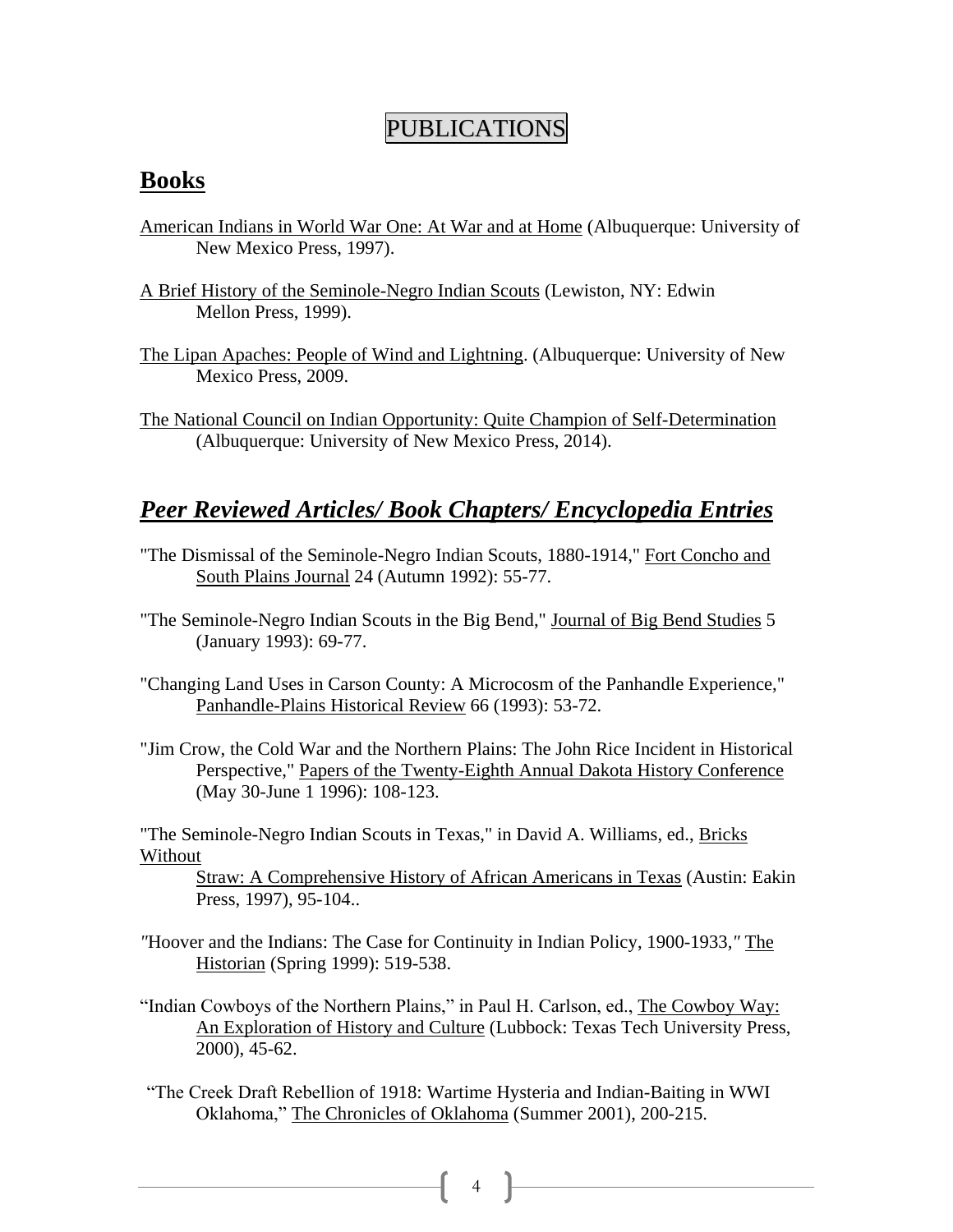- "The Sergeant John R. Rice Incident and the Paradox of Indian Civil Rights," coauthored with Larry Burt, Annals of Iowa 63 (Summer 2004): 279-310.
- "Native Americans in the United States Military," in Peter Karsten ed., The Encyclopedia of War and Society vol. II (Thousand Oaks, CA: SAGE Publications, 2006), 579- 582.

"U.S. Indian Policy, 1877-1934," in Encyclopedia of United States Indian Policy and Law.

Paul Finkelman and Tim Alan Garrison eds. Washington, D.C.: CQ Press, 2008. (**and 8 other entries**)

- "Using Student Response Systems (Clickers) in the History Classroon." *Teaching History: A Journal of Methods* 36 (Spring 2011), 14-21.
- "The Indian Wars of Texas: A Lipan Apache Perspective." In Texas and War: New Interpretations on the Military History of the Lone Star State, Charles D. Grear and Alexander Mendoza eds., (College Station: Texas A&M University Press, 2012), 17-37.
- "American Indians in the U.S. Military," in The *Routledge Handbook of U.S. Military and Diplomatic History,* ed. By [Christos Frentzos](http://www.routledge.com/books/search/author/christos_frentzos/) **and** [Antonio Thompson.](http://www.routledge.com/books/search/author/antonio_thompson/) Routledge Press, 2013.
- "The Indians of West Texas." West Texas: A History of the Giant Side of the State, By Paul Carlson and Bruce Glasrud, University of Oklahoma Press, 2014 pp. 91-106.
- "The State of Nevada v. Eugene Austin: A Tragic Story of Homicide and Incarceration in the American Southwest," *American Indian Culture and Research Journal* 38 (2014): 111-134.

## *Other Journal Publications*

- "The Sioux City Soos Debate: The Issue of Indian Mascots in Professional Sports," Briar Cliff Review 8 (Spring 1996): 9-13.
- "Peyote: Sacred Sacrament of the Rio Grande Valley," in Milo Kearney *et al* eds., Studies in Rio Grande Valley History (Brownsville: University of Texas at Brownsville Press, 2005), 107-113.
- "Adios Harlingen A.F.B.: A Community's Response to the Closing of Harlingen Air Force Base, 1962-1972," in Milo Kearney et al, ed., Further Studies in Rio Grande Valley History 7 (2006), 257-263.

"Teaching About Texas Indians Before 1836." Texas Insights 3 (August 2012).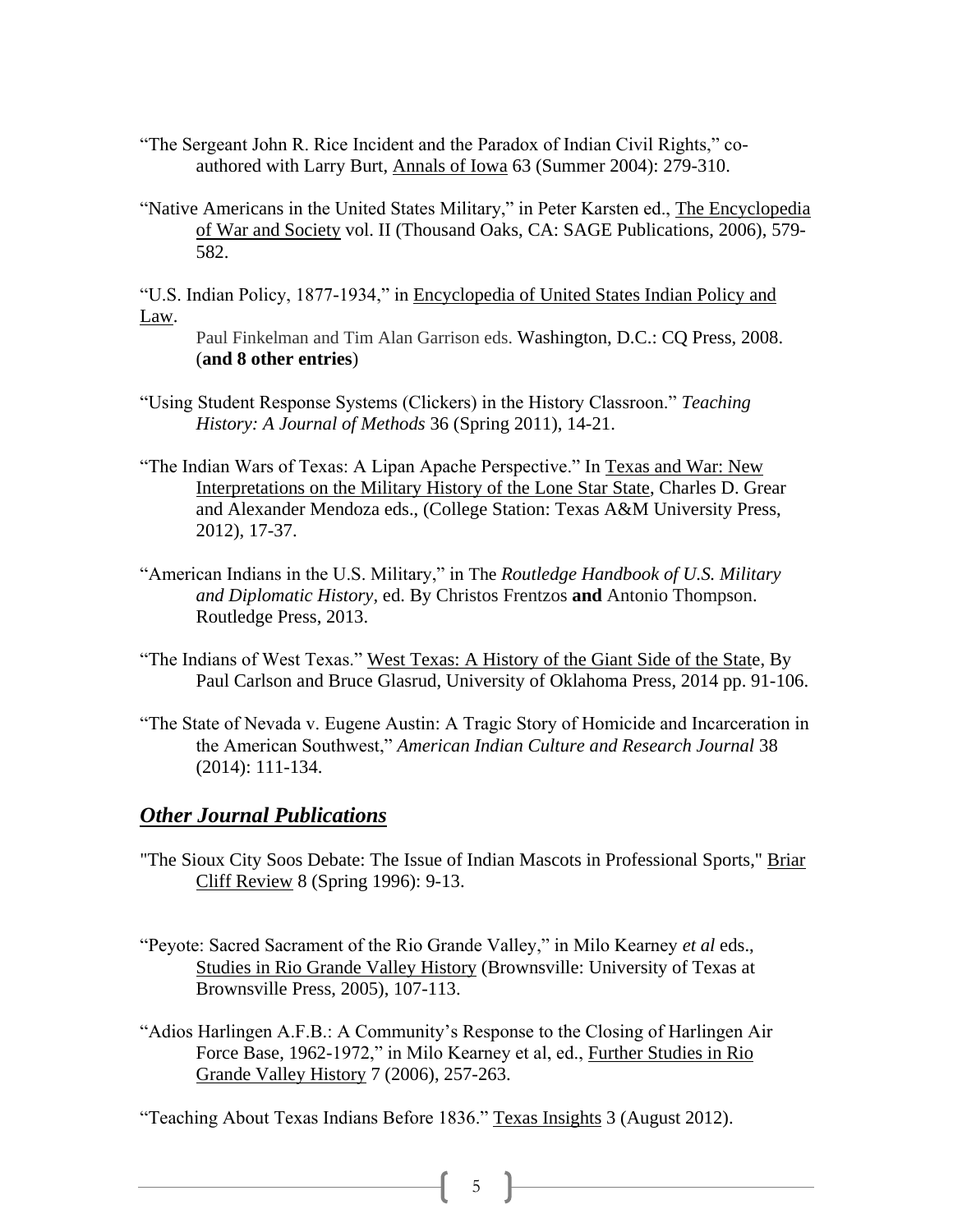## PUBLISHED BOOK REVIEWS

Review of Fatal Victories, by William Weir, *The Historian* (1995).

- Review of The Cherokee Cavaliers, by Edward Everett Dale and Aaston Litton, *Great Plains Newsletter* (1995).
- Review of Why the Allies Won, by Richard Overy, *The Historian* (1996).
- Review of Indians in the American West in the Twentieth Century, by Donald L. Parman, *Annals of Iowa* (1997).
- Review of White Man's Wicked Water: The Alcohol Trade and Prohibition in Indian Country, 1802-1892, by William E. Unrau, *Annals of Iowa*, (1997).
- Review of Black Valor: Buffalo Soldiers and the Medal of Honor, 1870-1898, by Frank N. Schubert, *Western Historical Quarterly* (1998).
- Review of Theodore Roosevelt and Six Friends of the Indian, by William Hagan, *Annals of Iowa*, (Summer 1998).
- Review of The Newspaper Indian: Native American Identity in the Press, 1820-1890, by John M. Coward, *The Historian*, (December 2000).
- Review of The Allegany Senecas and Kinzua Dam, by Joy A. Bilharz, *American Indian Quarterly*, (2000).
- Review of American Indian Population Recovery in the Twentieth Century, by Nancy Shoemaker, *American Historical Review* (2000).
- Review of Across the Wide River, by William Hewitt, *Annals of Iowa* (Summer 2004).
- Review of Fort Bowie, Arizona: Frontier Post of the Southwest, by Douglas C. McChristian, *Choice* (September 2005).
- Review of The Cherokee Nation: A History, by Robert J. Conley, *Choice* (November 2005).
- Review of The Captured, by Scott Zesch, *Southwestern Historical Quarterly* (January 2006).
- Review of The Shawnees and Their Neighbors, 1795-1870, by Stephen Warren, *Choice* (April 2006).
- Review of Isabella Greenway: An Enterprising Woman, by Kristie Miller, *Southwestern Historical Quarterly* (2005).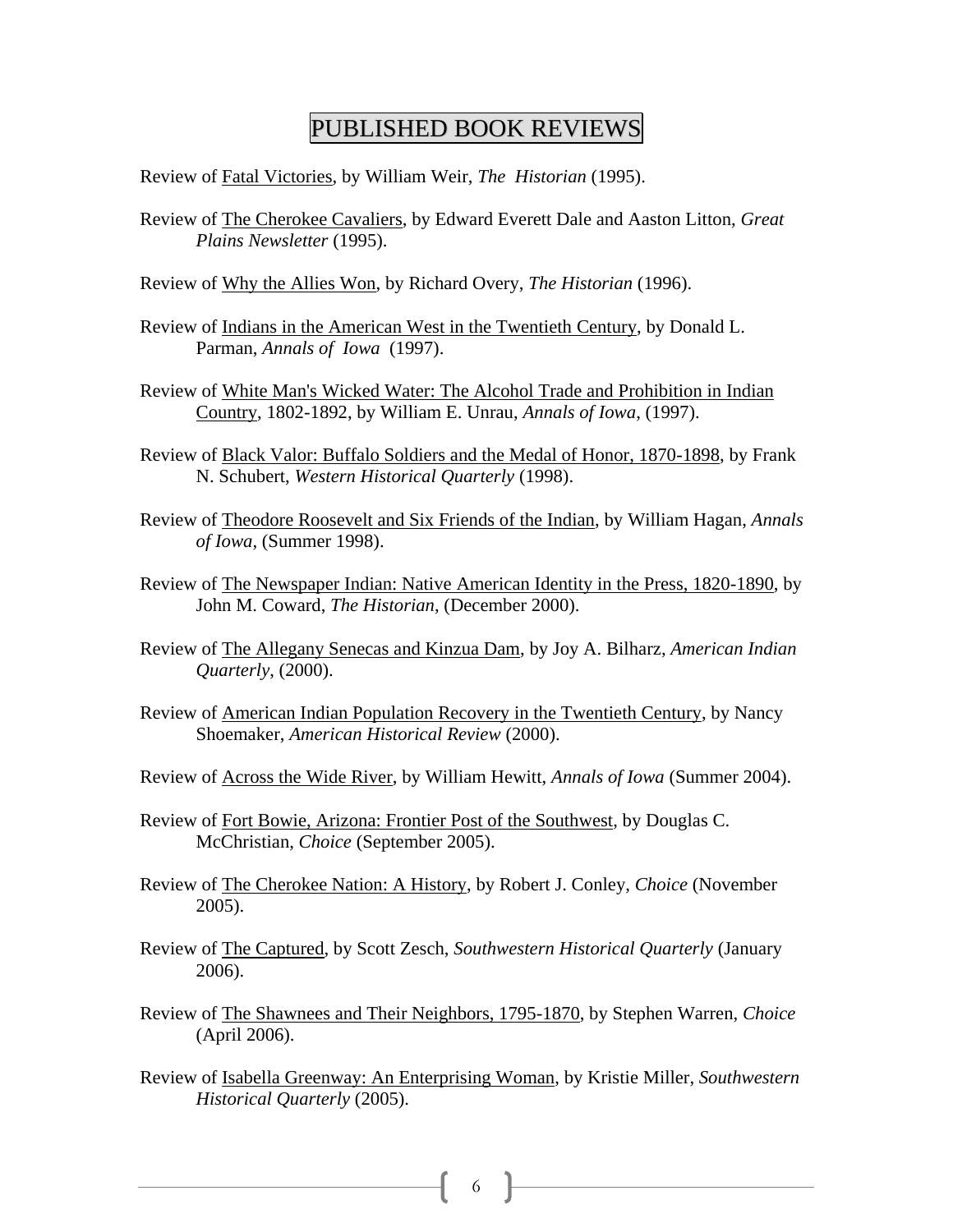- Review of From Dominance to Disappearance: The Indians of Texas and the Near Southwest, 1789-1759, by F. Todd Smith, *Choice* (June 2006).
- Review of *Seldom Heard: Ranchers, Ranchos and Rumors of the South Texas Brush Country*, by Dian L. Malouf, *The Southwestern Historical Quarterly* (2006).
- Review of José María Jesús Carvajal: The Life and times of a Mexican revolutionary, by Joseph E. Chance, *Choice*. (March 2007)
- Review of The Red Man's on the Warpath, by Scott Sheffield, *American Review of Canadian Studies* (Summer 2006).
- Review of Tio Cowboy: Juan Salinas, Rodeo Roper and Cowboy *The Southwestern Historical Quarterly* (2007).
- Review of White Man's Paper Trail: Grand Councils and Treaty-making on the Central Plains, by Stan Hoig, *Choice*. (August 2007)
- Review of The Rise and Fall of Indian Country, 1825-1855, by William Unrau, *Choice* (April 2008)
- Review of No One Ever Asked Me: The World War II Memoirs of an Omaha Indian Soldier, by Hollis Stabler, *Annals of Iowa,* 2007.
- Review of The Choctaws in Oklahoma, From Tribe to Nation, 1855-1970, by Clara Sue Bidwell, *Choice* (June 2008)
- Review of American Indians and State Law: Sovereignty, Race, and Citizenship, 1790- 1880, by Deborah A. Rosen. *Choice*. (November 2008).
- Review of Historic Native Peoples of Texas, by William Foster. *Choice* (October 2008).
- Review of On the Border with Mackenzie or Winning West Texas from the Comanches, by Robert G. Carter. *East Texas Historical Journal* (Spring 2009).

Review of Dolph Briscoe: My Life in Texas Ranching and Politics, By Dolph Briscoe and

Don Charleton. *East Texas Historical Journal*. (Spring 2009).

- Review of North American Indians in the Great War, by Susan Applegate Krouse. *Great Plains Quarterly* (Winter 2009).
- Review of Uncommon Defense: Indian Allies in the Black Hawk War, by John W. Hall. Choice (July 2010).
- Review of Bloodshed at the Little Bighorn: Sitting Bull, Custer, and the Destinies of Nations, by Tim Lehman. *Choice* (November 2010).

7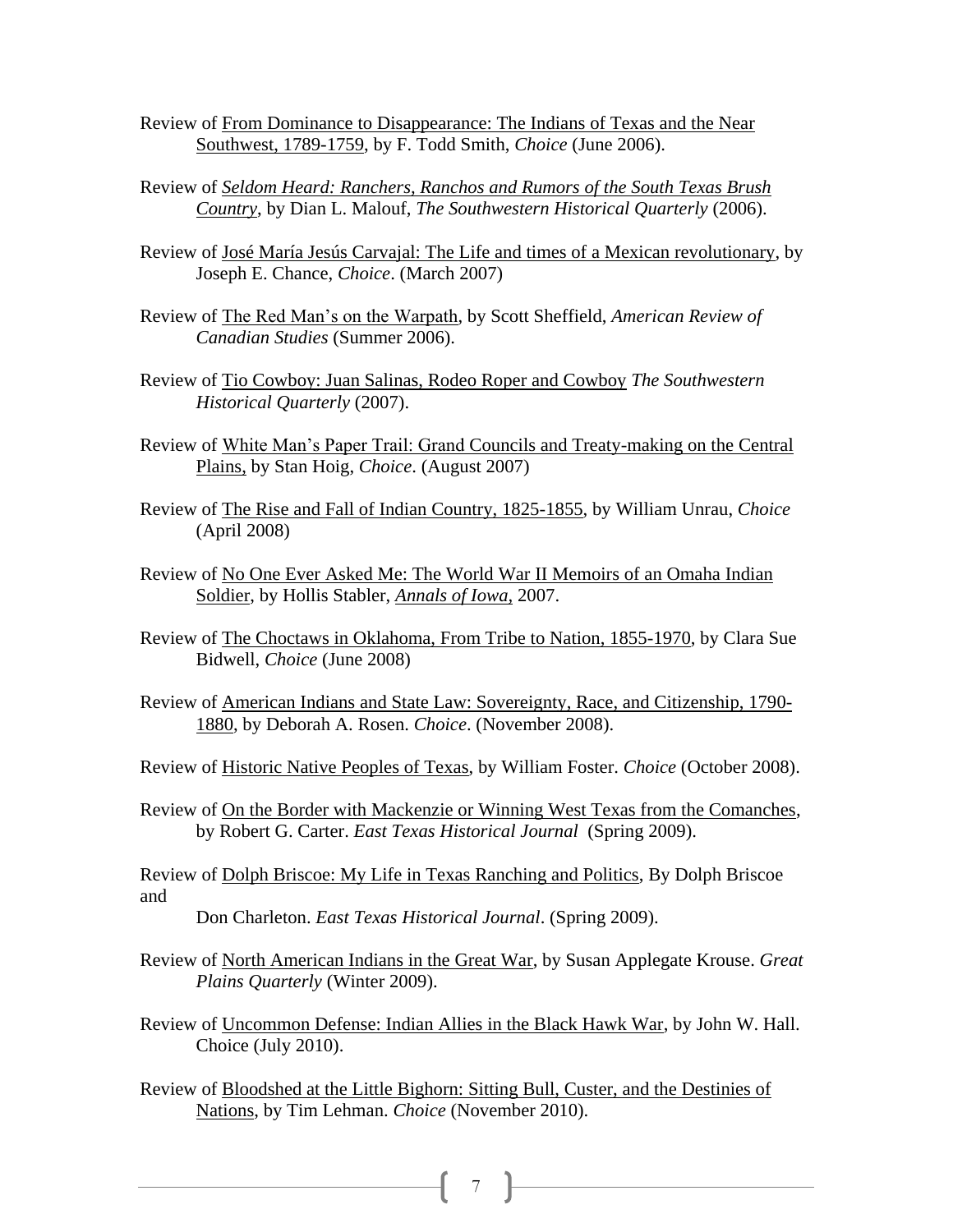Review of Inkpaduta: Dakota Leader, by Paul N. Beck. *Choice* (September 2009).

- Review of Medicine Bags and Dog Tags: American Indian Veterans from Colonial Times to the Second Iraq War, by Al Carroll. *Great Plains Quarterly* (Spring 2010).
- Review of Chief Loco: Apache Peacemaker, by Bud Shapard. *Journal of Southern History* (November 2011).
- Review of The Killing of Crazy Horse, by Thomas Powers. *Choice* (April 2011).
- Review of War Party in Blue: Pawnee Scouts in the U.S. Army, by Mark van de Logt. Foreword by Walter R. Echo-Hawk. Norman: University of Oklahoma Press, 2010. *Annals of Iowa* (Summer 2011): 270-271.
- Review of Drumbeats from Mescalero: Conversations with Apaches Elders, Warriors, and Horseholders. By H. Henrietta Stockel with Marian D. Kelley. *New Mexico Historical Review* (Fall 2012).
- Review of The Gods of Prophetstown: The Battle of Tippecanoe and the Holy War for the American Frontier. By Adam Jortner*. The Historian* (Fall 2012), 841-842.
- Review of Winona LaDuke, The Militarization of Indian Country (Honor the Earth, 2011). *American Indian Culture and Research Journal* 37 (2013).
- Review of A Separate Country: Postcoloniality and American Indian Nations. By Elizabeth Cook-Lynn. *Southwestern Historical Quarterly* (July 2013): 96-97.
- Review of Kindred by Choice: Germans and American Indians since 1800. By Glenn Penny *Annals of Iowa* (Winter 2014), 70-71.
- Review of Dragoons in Apacheland: Conquest and Resistance in Southern New Mexico, 1846-1861*.* By William S. Kiser *The American Historical Review* (2014): 183- 184.

# UPCOMING PUBLICATIONS

Review of For King and Kanata: Canadian Indians in the First World War. By Timothy C. Winegard. *American Review of Canadian Studies*.

Review of Geronimo. By Robert M. Utley. *Choice*.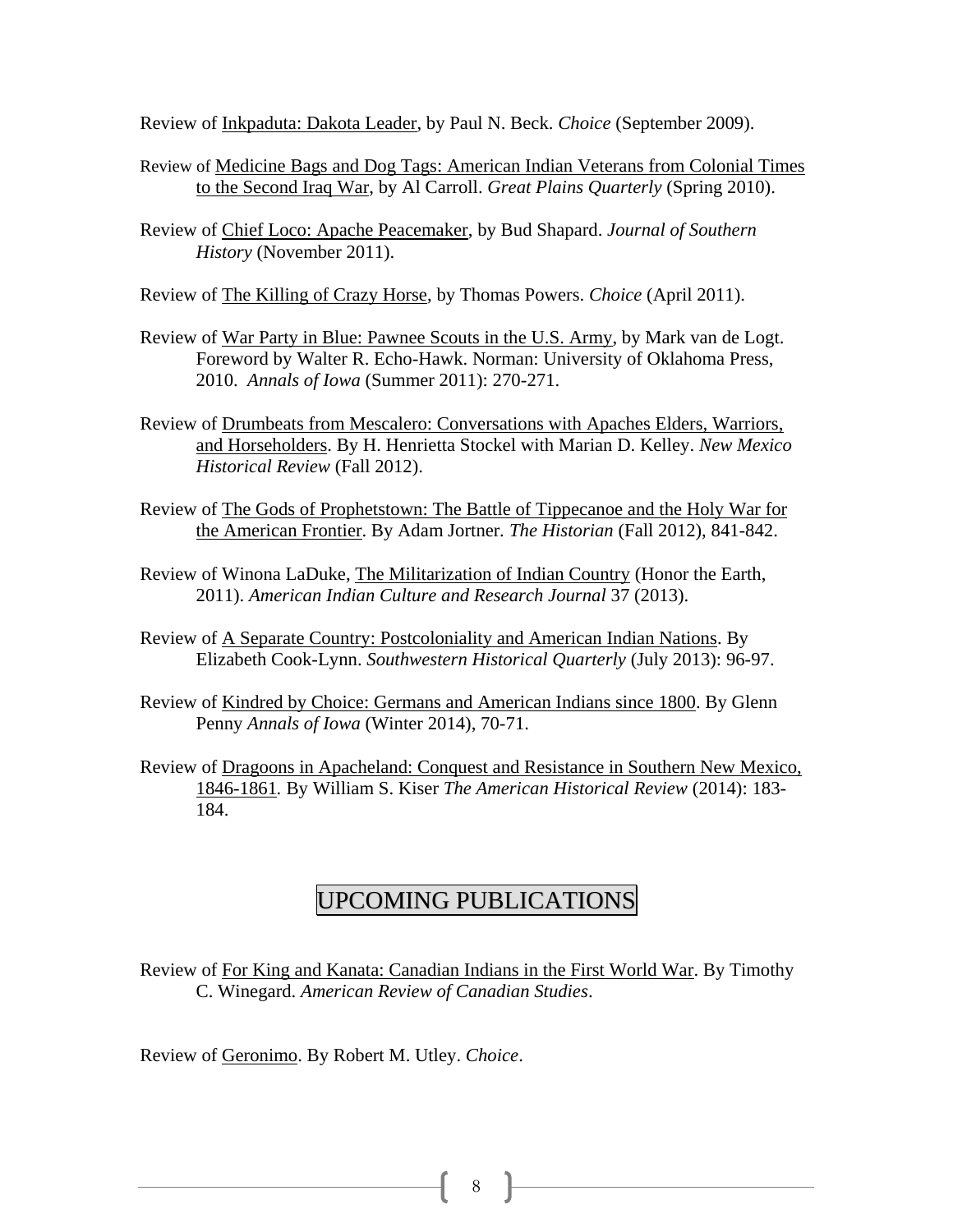## SCHOLARLY PRESENTATIONS

- "Franz von Papen and His Struggle for Dual Greatness," 1989 Social Science Convention, Dallas, Texas.
- "The Seminole-Negro Indian Scouts in the Big Bend," 1991 West Texas Historical Society Convention, Alpine, Texas.
- "Indian Doughboys: Native American Service in World War I," 1994 YWCA Llano Estacado Native American "Gathering on the South Plains" Pow-Wow, Lubbock, Texas.
- "Preservationist or Assimilationist?: Joseph K. Dixon and the Issue of Segregating Indian Soldiers," March 10, 1995, 38th Annual Missouri Valley History Conference, Omaha, Nebraska.
- "The Sioux City Soos Debate of 1992," October 1995, 1<sup>st</sup> Annual Great Plains Popular Culture Conference, Morningside College, Sioux City, Iowa.
- "Jim Crow, the Cold War, and the High Plains: An Examination of the John Rice Incident," May 31, 1996, 28th Annual Dakota History Conference, Augustana College, Sioux Falls, South Dakota.
- "The Assault on Indian Sovereignty in the Modern Era," December 9, 1996, International Human Rights Day, Wilbur-Aalfs Library, Sioux City, Iowa.
- "Treacherous, Deceitful, or Just Plain Smart? Lipan Apache Warfare in Spanish Texas," April 1-2, 2005, 82nd Annual Meeting of the West Texas Historical Association, Alpine, Texas.
- "Lipan Apache Socio-Cultural Adaptations in the  $18<sup>th</sup>$  and  $19<sup>th</sup>$  Centuries," May 2-4,  $2006$ ,  $110<sup>th</sup>$  Annual Meeting of the Texas State Historical Association, Austin, Texas.
- Editor's Report, November 2, 2007,  $55<sup>th</sup>$  Annual Meeting of the South Texas Historical Association, San Ygnacio, Texas.
- "The NCIO and Indian Self-Determination," March 4-5, 2011, 114<sup>th</sup> Annual Meeting of the Texas State Historical Association, El Paso, Texas.

The NCIO—CLA Colloquium, UTB (November 2011)

"Andrew Jackson and Indian Removal," Humanities Texas Seminar (June 2012)

"Native Peoples of Spanish Texas," (keynote speaker) Region XIII Conference, Austin, Texas (August 8, 2012).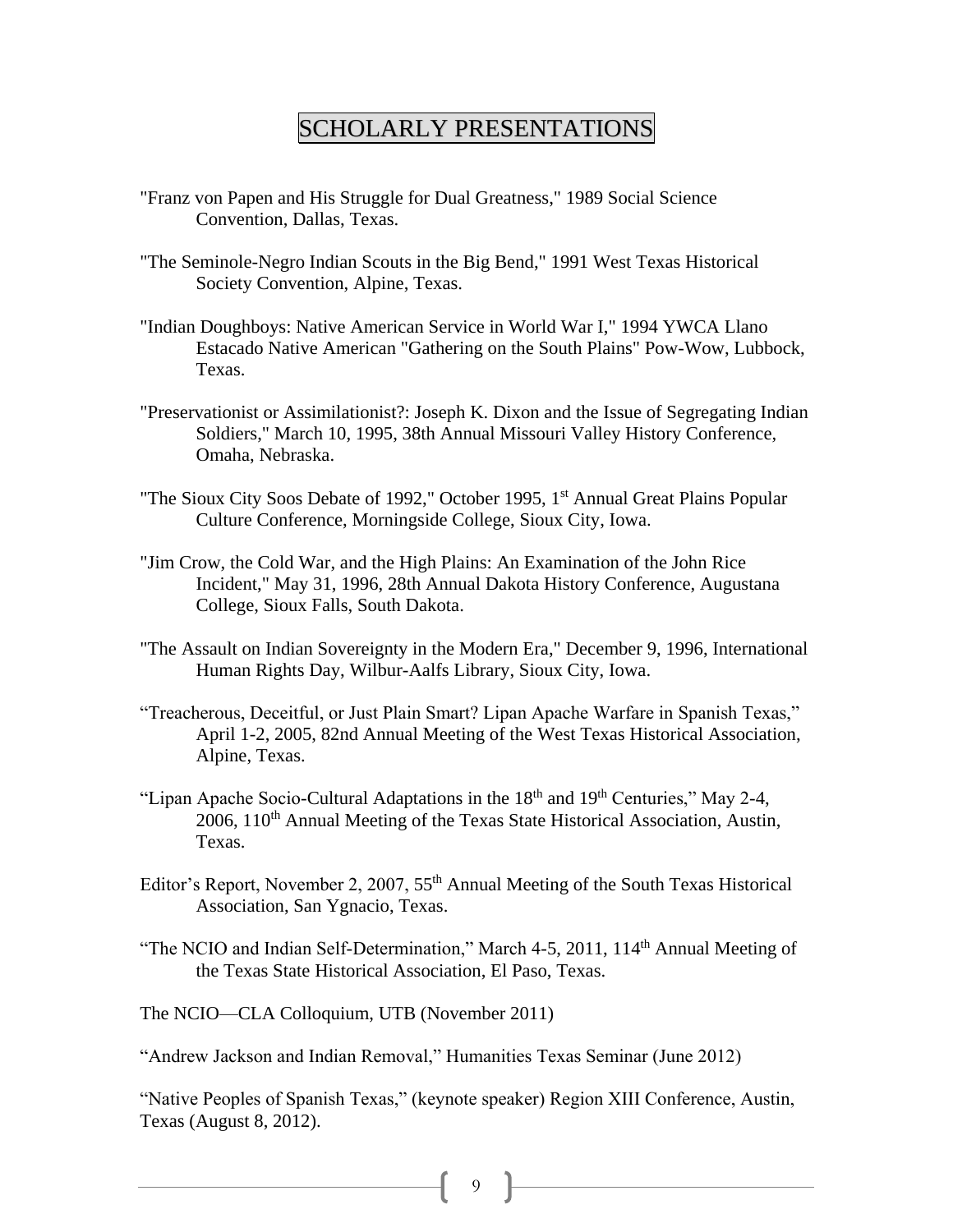"Manifest Destiny and Indian Wars," Humanities Texas Seminar (February 2014).

## MISCELLANEOUS

- On-camera expert scholar on Indians in WWI and the John Rice incident. *Way of the Warrior*, PBS. Aired in November 2007.
- Certified Texas Teacher, 1986-present, High School History and English. Certificate #378862037
- Board of Directors, Sioux City American Indian Center. Secretary, February 1997-June 1998
- Army National Guard, 1982-86, 1997-2000. Received a commission as a 2<sup>nd</sup> Lieutenant in Iowa Army National Guard, August 1999. Honorable Discharge.

On-camera expert scholar on Indian service in the military. *People of the Pines*— California Native American Series, PBS. Filmed in August 2009.

## SERVICE

#### **Department**

- Chair, 2013-present
- Personnel Committee
- Curriculum Committee
- New faculty mentor
- Department website manager
- Graduate Advisor
- Co-sponsor of NEH Grant application re: local history in the curriculum
- UTB-UTPA Department Consolidation Committee (2014)

#### College

- Dean of Liberal Arts Search Committee (2006-07)
- Graduation Commencement Committee (2006-07)
- 9 th Annual Assessment Conference attendee—Texas A&M University (February 2009)
- Integrated Learning—only member of CLA to teach a "linked course" (Fall 2009 present)
- CLA Personnel Committee (2011-2013)
- Right-sizing Committee (2012)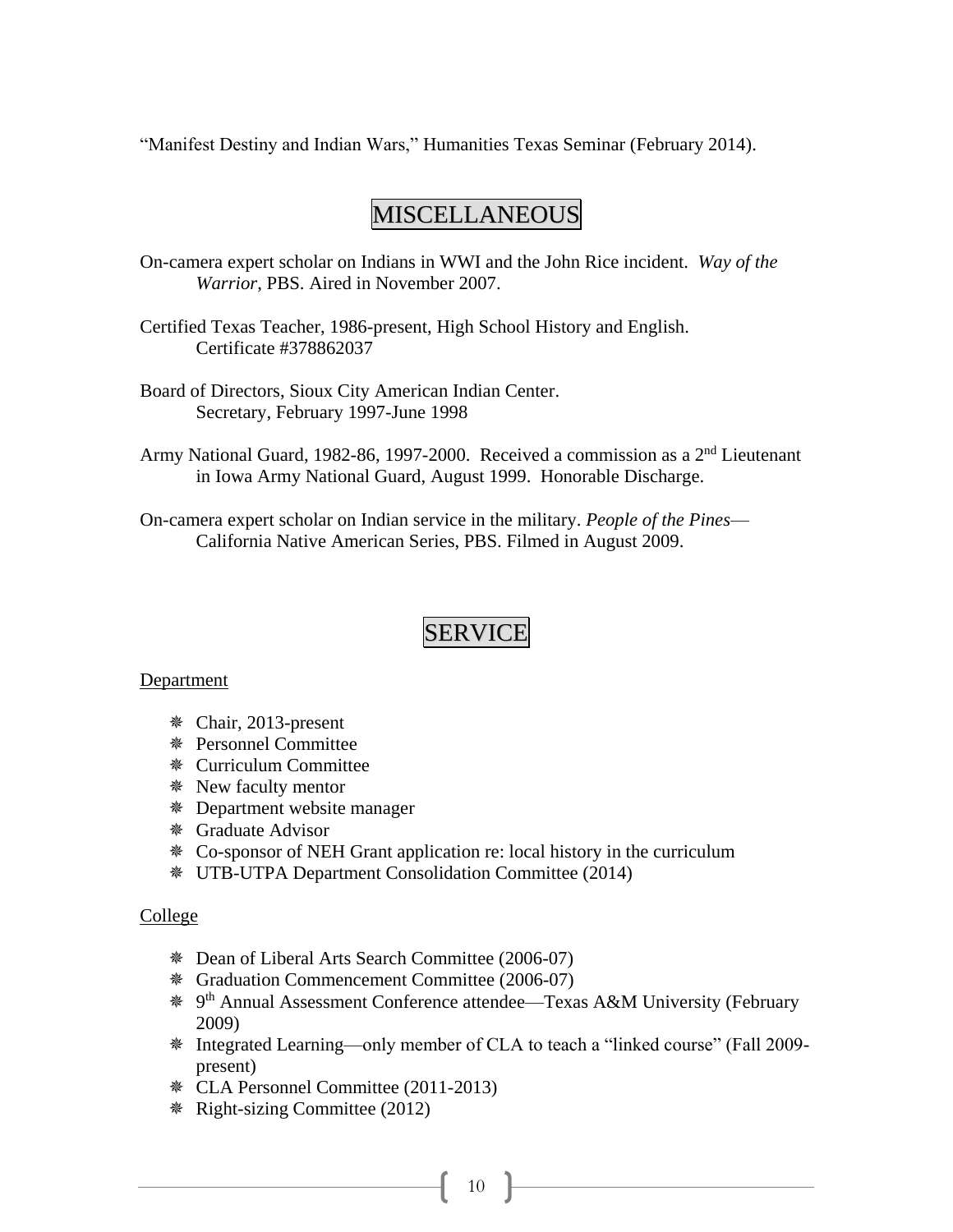### **University**

- Presenter—Distance Education Faculty Workshop (August 2007)
- Live trial of *TurningPoint* response system, 2006-2008.
- Presenter—Teaching with Clickers—Center for Teaching and Learning (September 2009; January 2013)
- Presenter—Critical Thinking Activities—First Year Experience workshop (January 2013)
- Interim Director—Border Studies Initiative (2009-2010)
- Critical Thinking Workshop, Northwestern Michigan College (2010)
- CAT Test Administrator and Scoring Session Leader (2010-2013)
- Regent's Award Selection Committee (2011-2012)

### **Community**

- B.I.S.D. History Fair judge
- Harlingen Rotary Club Speaker, May 2013.

#### Region

- Editor—*Journal of South Texas* (2006 to 2010)
- Guest lecture on Lipan Apache history at Kenedy Ranch Museum Fair, November 2011
- Texas Quiz Show organizer (UTB, Spring 2012 to present)
- Presenter: Humanities Texas Teacher Professional Development Workshop, Edinburg, Texas, February 5, 2014
- Presenter: Humanities Texas Teacher Professional Development Workshop, Corpus Christi, Texas, February 6, 2014

#### Profession

 Evaluated Summer Intern grant proposal for St. Joseph's College, New York (Fall 2011)

## MEMBERSHIPS

11

Texas African-American Heritage Organization Phi Alpha Theta West Texas Historical Association Texas State Historical Association South Texas Historical Association